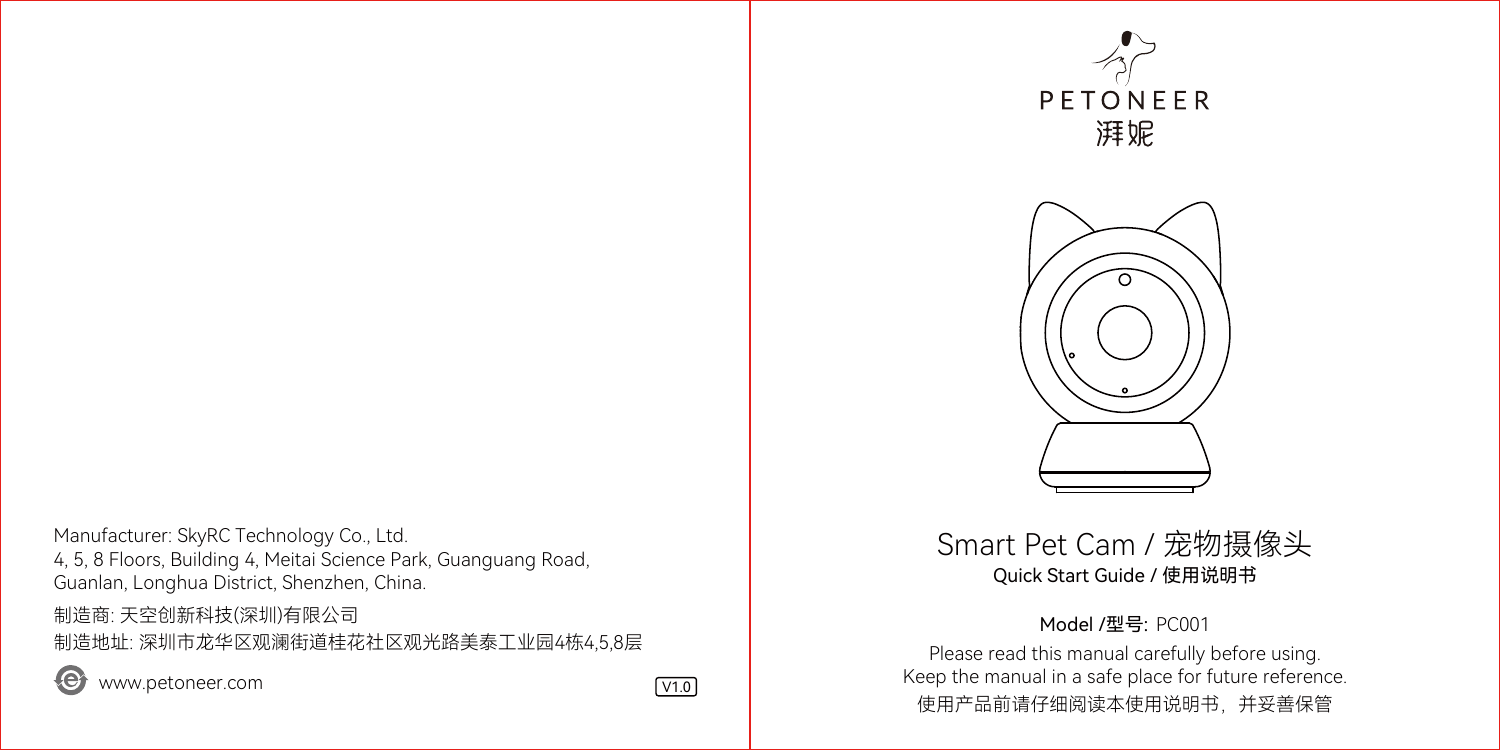# Inside the box 3 Operations







Smart Pet Cam \*1

- USB Type-C Cable (1.2M) \*1
- 

Manual \*1 Foam Sticker \*2

## Meet Petoneer Smart Pet Cam





1. The pet cam can be placed on a flat surface like a desktop, dining table, coffee table, etc., or mounted on the wall.

Peel off the 3M sticker on the back of the product, stick it to the expected location and press it evenly for 10 seconds.

\*The wall needs to be able to withstand at least 3 times the total weight of the camera.





## 2. Power up

Plug the power cord into the camera's Type-C power input at the back to turn on.

\*This power adapter (USB 5V 1A) is not included; please find a spare one yourself.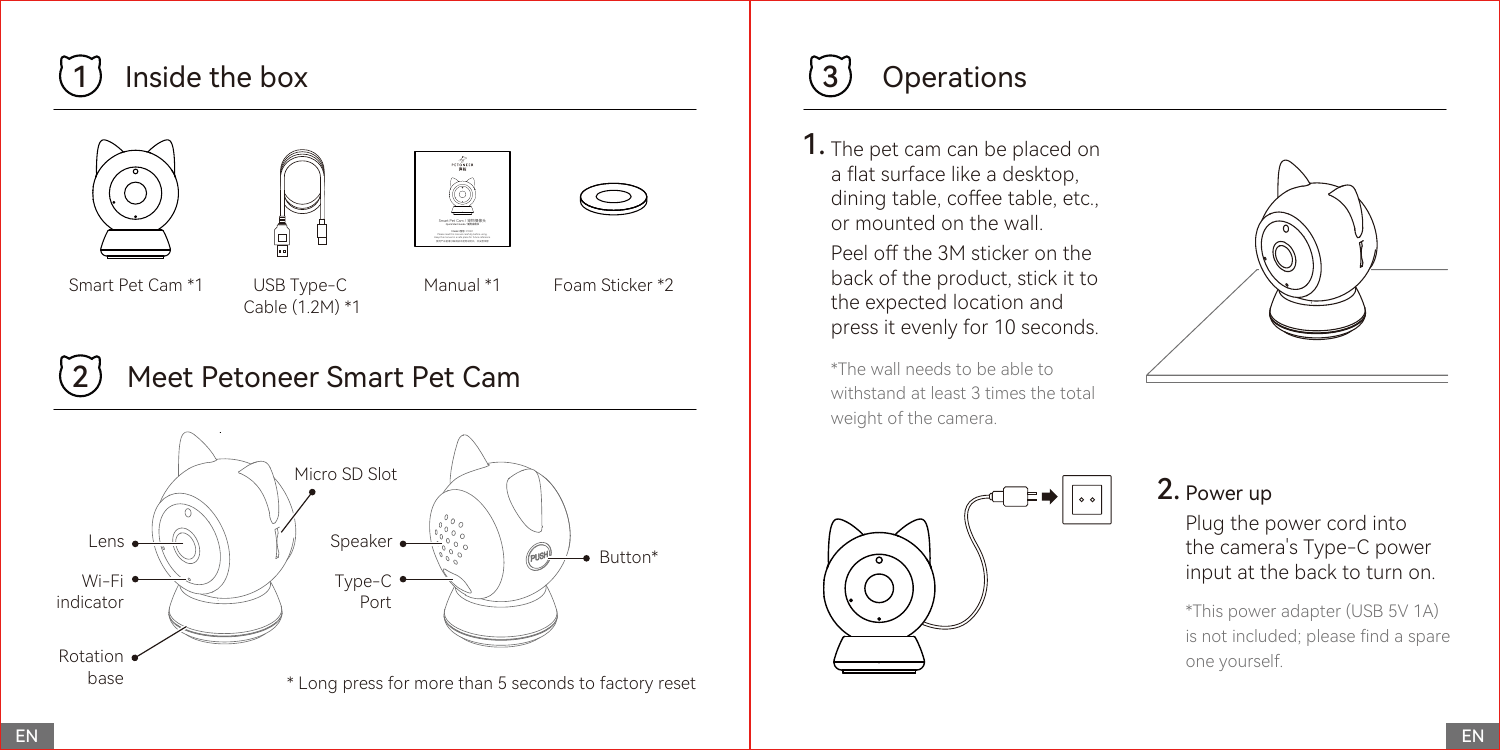**3.** After power-on, you will hear a prompt tone, and the Wi-Fi LED  $\begin{array}{|c|c|c|c|c|}\n\hline\n\textbf{2.} & \textbf{3.} & \textbf{1.} & \textbf{2.} \\
\hline\n\textbf{3.} & \textbf{4.} & \textbf{5.} & \textbf{6.} & \textbf{7.} \\
\hline\n\textbf{4.} & \textbf{5.} & \textbf{6.} & \textbf{7.} & \textbf{8.} \\
\hline\n\textbf{5.$ flashes slowly in blue at the same time, and you are ready to set up! Download the Petoneer app and set up the camera.



# Quick Setup

1. Scan the QR code on the right and download the Petoneer App, which is available on App Store and Google Play. Click Sign up to get walked through to create your Petoneer account.



2. Power on and ensure the Wi-Fi Indicator LED is flashing slowly, reflecting the device is ready for joining the Wi-Fi. Open the Petoneer App and click the '+' button and get walked through the SFT-UP steps.



## Notice:

- 1. The pet cam doesn't support the 5GHz Wi-Fi, please make sure your Wi-Fi is 2.4G.
- 2. If the Wi-Fi indicator is not blinking slowly after power-on, please long press and hold the button until the indicator blinks slowly.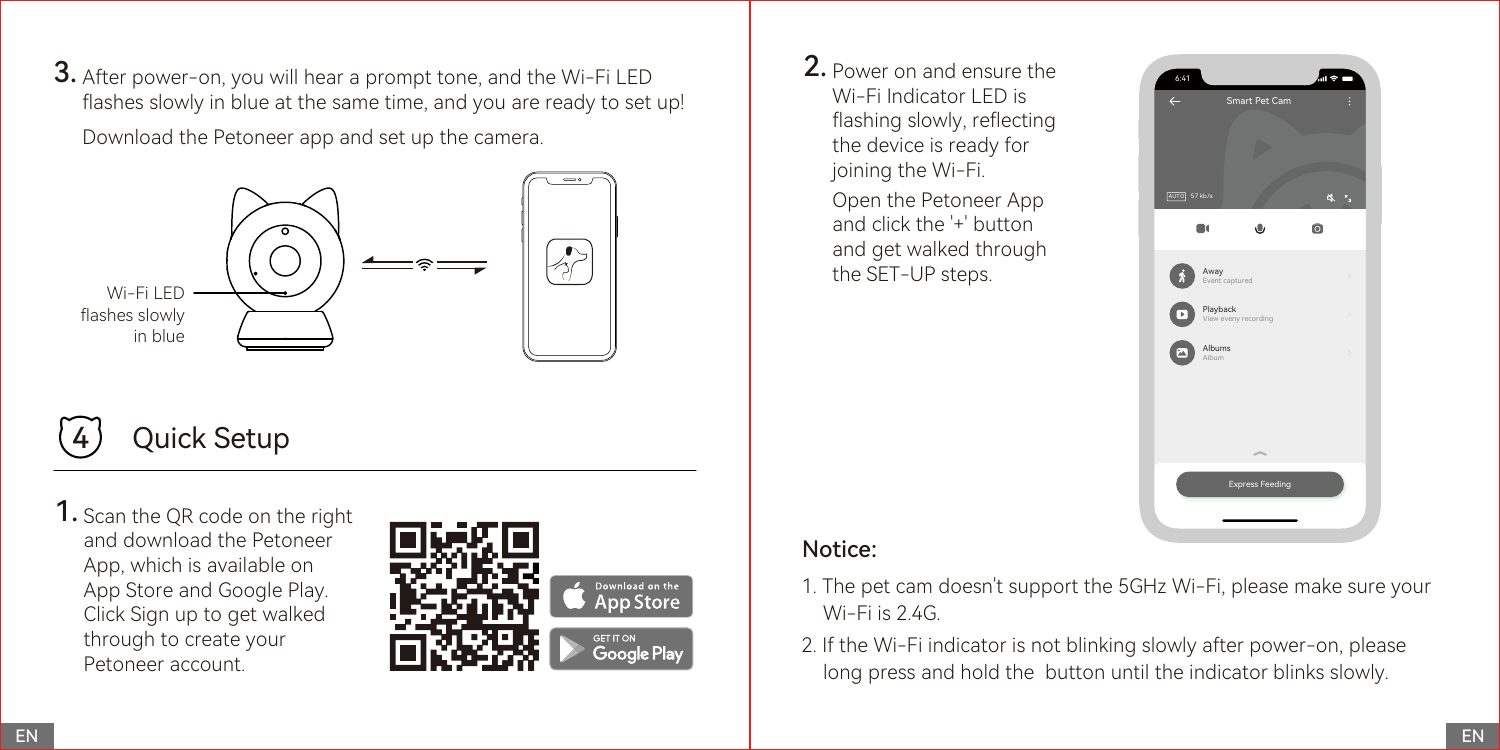

## Wi-Fi LED Explained

| LED                     | Status          |
|-------------------------|-----------------|
| Blinking Slowly In Blue | Ready to set up |
| Blue Steady On          | Connected       |

Name: Petoneer Smart Pet Cam

Model: PC001 Power: DC 5V 1A Communication: Wi-Fi (2.4GHz) Range: 30M(98 Ft) Net Weight: about 78g

Resolution: 1080P

Dimensions: 3.04\*2.18\*1.97in (77.29X55.4X49.93mm)



## Precautions

- 1. This product is for indoor use only; please do not use it in a humid environment or outdoors.
- 2. Make sure that there are no obstructions around the device.
- 3. The camera should be placed within the coverage area of the Wi-Fi signal.
- 4. Do not place near the source of strong electromagnetic interference.
- 5. Night vision camera flickering. Since nighttime cameras use infrared technology to produce high-resolution images in low light conditions, the interruption of headlights can sometimes cause flickering as the camera automatically adjusts from infrared to normal light to produce the image.
- 6. Children can only use under the guidance of adults.

# Tech Specs **Example 2 Second Lines** Contract Contract Contract Contract Contract Contract Contract Contract Contract Contract Contract Contract Contract Contract Contract Contract Contract Contract Contract Contract Contra

Within the period of warranty, if the product fails with no fault of user operations, it will be repaired at Petoneer's expense. The warranty will not cover product failure in examples below:

- 1). Intentional damage to the product by the user or third party.
- 2). Failure to operate or maintain the product following the (QIG) Quick Installation Guide Instructions.
- 3). Failure by natural wear and tear including but not limited to scratching, corrosion, oxidation and rusting.
- 4). Failure by non-authorized repair of the product including but not limited to user's own or third-party repairing attempts or modifications.

(All Pictures shown in the manual are for illustration purpose only. Actual product may vary due to product enhancement.)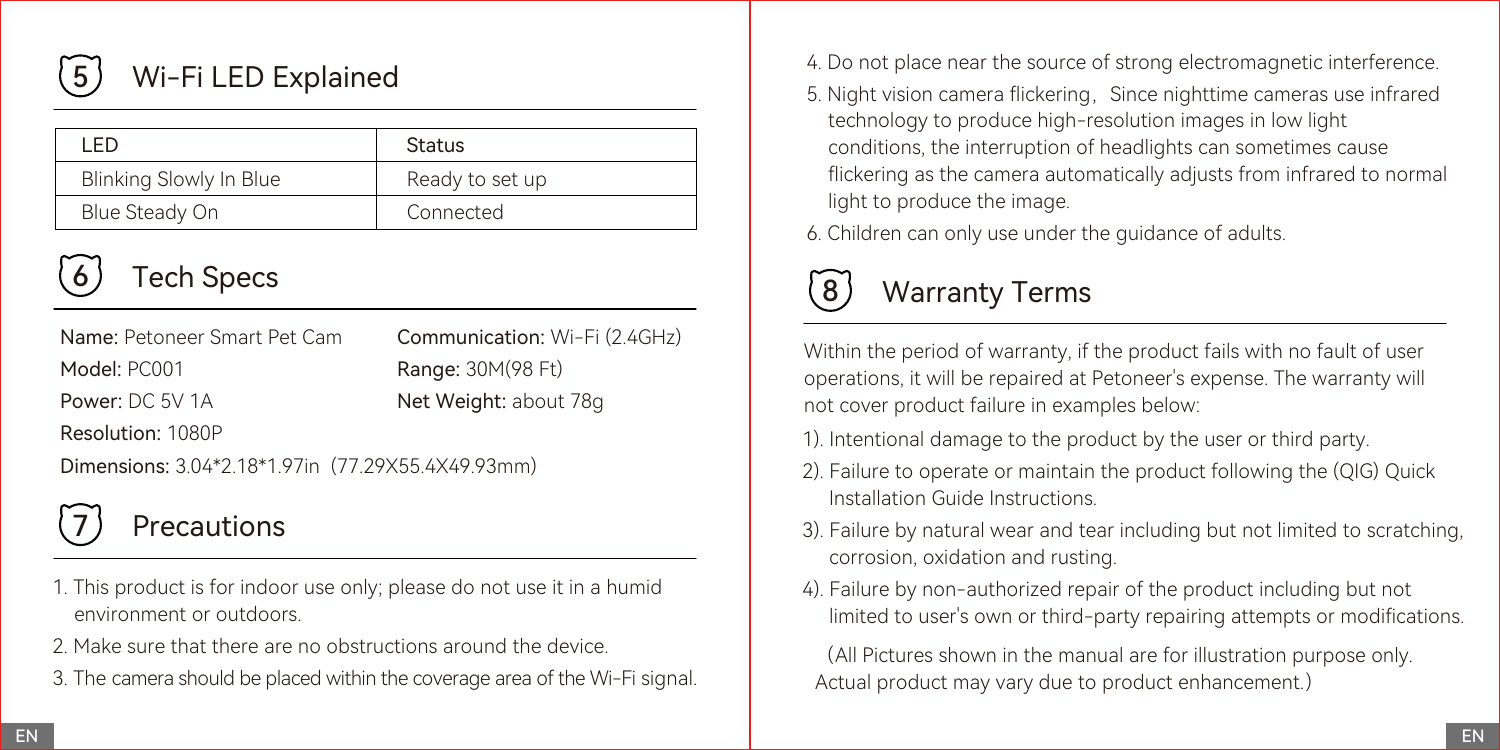

## **Certifications**

This device complies with part 15 of the FCC Rules. Operation is subject to the following two conditions: (1) This device may not cause harmful interference, and (2) this device must accept any interference received, including interference that may cause undesired operation.

Note: The Grantee is not responsible for any changes or modifications not expressly approved by the party responsible for compliance. such modifications could void the user's authority to operate the equipment. Note: This equipment has been tested and found to comply with the limits for a Class B digital device, pursuant to part 15 of the FCC Rules. These limits are designed to provide reasonable protection against harmful interference in a residential installation. This equipment generates, uses and can radiate radio frequency energy and, if not installed and used in accordance with the instructions, may cause harmful interference to radio communications.

However, there is no guarantee that interference will not occur in a particular installation. If this equipment does cause harmful interference to radio or television reception, which can be determined by turning the equipment off and on, the user is encouraged to try to correct the interference by one or more of the following measures:

- Reorientorrelocatethereceivingantenna.

- Increase the separation between the product andreceiver.
- Connect the product into an outlet on a circuit different from that to which the receiver is connected.
- Consult the dealer or an experienced radio/TV technician forhelp.

This device complies with Part 15 of the FCC Rules. Operation is subject to the following two conditions:

- (1) thisdevicemaynotcauseharmfulinterference and
- (2) this device must accept any interference received, including interference that may cause undesiredoperation.

## Warning

Changes or modifications not expressly approved by the party responsible for compliance couldvoidtheuser'sauthoritytooperatethe product.

## FCC Radiation Exposure Statement

The equipment complies with FCC Radiation exposure limits set forth for uncontrolled enviroment.

This equipment should be installed and operated with minimum distance 20cm between the radiator and your body.

## Environmental Conditions

Operating Temperature: 32 °F to 104 °F, (0 ºC to 40 ºC) (indoor only SkyRC Technology Co., Ltd. declares that this Smart Pet Cam(PC001),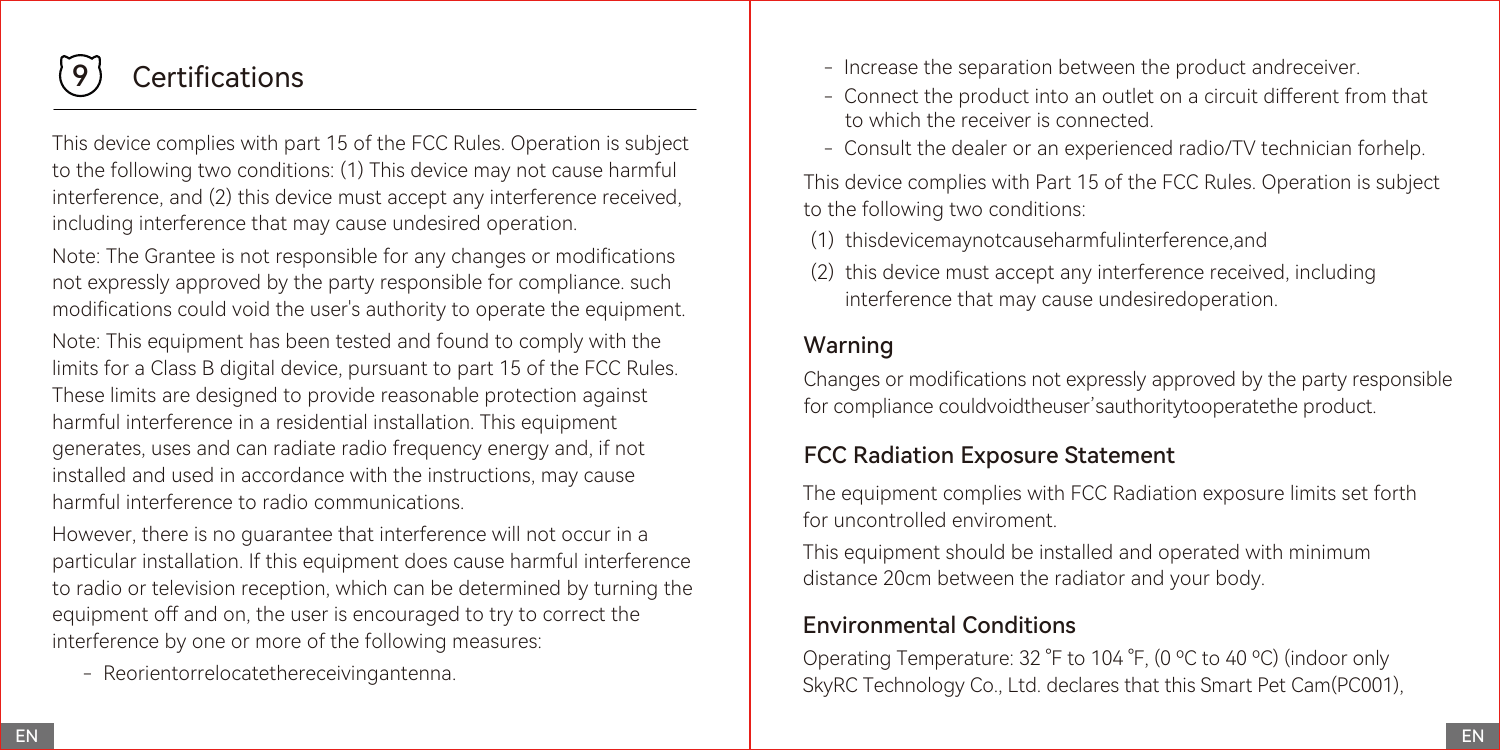is in compliance with the essential requirements and other relevant provisions of the Radio Equipment Directive (2014/53/EU).

### Environment friendly disposal

You can help protect the environment!

Please remember to respect your local regulations: dispose of nonfunctional electrical equipment with an appropriate waste disposal center.



#### Read all the instructions

When using electrical appliances, basic safety precautions should always be followed, including the following:

- 1. Do not touch hot surfaces. Use handles.
- 2. To protect against electric shock do not immerse cord, plug into water or other liquid.
- 3. Close supervision is necessary when any appliance is used by or near children.
- 4. Unplug from outlet when not in use and before cleaning. Allow to cool before putting on or taking off parts, and before cleaning the appliance.
- 5. Do not operate any appliance with a damaged cord or plug, should the appliance malfunction, or if it has been damaged in any manner. Return appliance to the nearest authorized service facility for examination, repair or adjustment.
- 6. The use of the accessory attachments is not recommended by the appliance manufacturer as it may cause injuries.
- 7. Do not use outdoors.
- 8. Do not let the cord hang over edge of table or counter, or touch hot surfaces.
- 9. Do not place on or near a hot gas or electric burner, or in a heated oven.
- 10. Always attach plug to appliance first, then plug cord inthe wall outlet.
- 11. Do not use the appliance for other than intended use.
- 12. WARNING: Never leave the appliance unattended whilst in use.
- 13. Warning: keep the supply cord away from heating tip and metal enclosure while using.
- 14. This appliance is not intended for use by persons (including children) with reduced physical, sensory or mental capabilities, or lack of experience and knowledge, unless they have been given supervision or instructions concerning use of the appliance by a person responsible for their safety.
- 15. Children should be supervised to ensure that they do not play with the appliance.
- 16. If the SUPPLY CORD is damaged, it must be replaced by the manufacturer, its service agent or similarly qualified persons in order to avoid a hazard.
- 17. WARNING: This tool must be placed on its stand when not in use.

## SAVE THESE INSTRUCTIONS.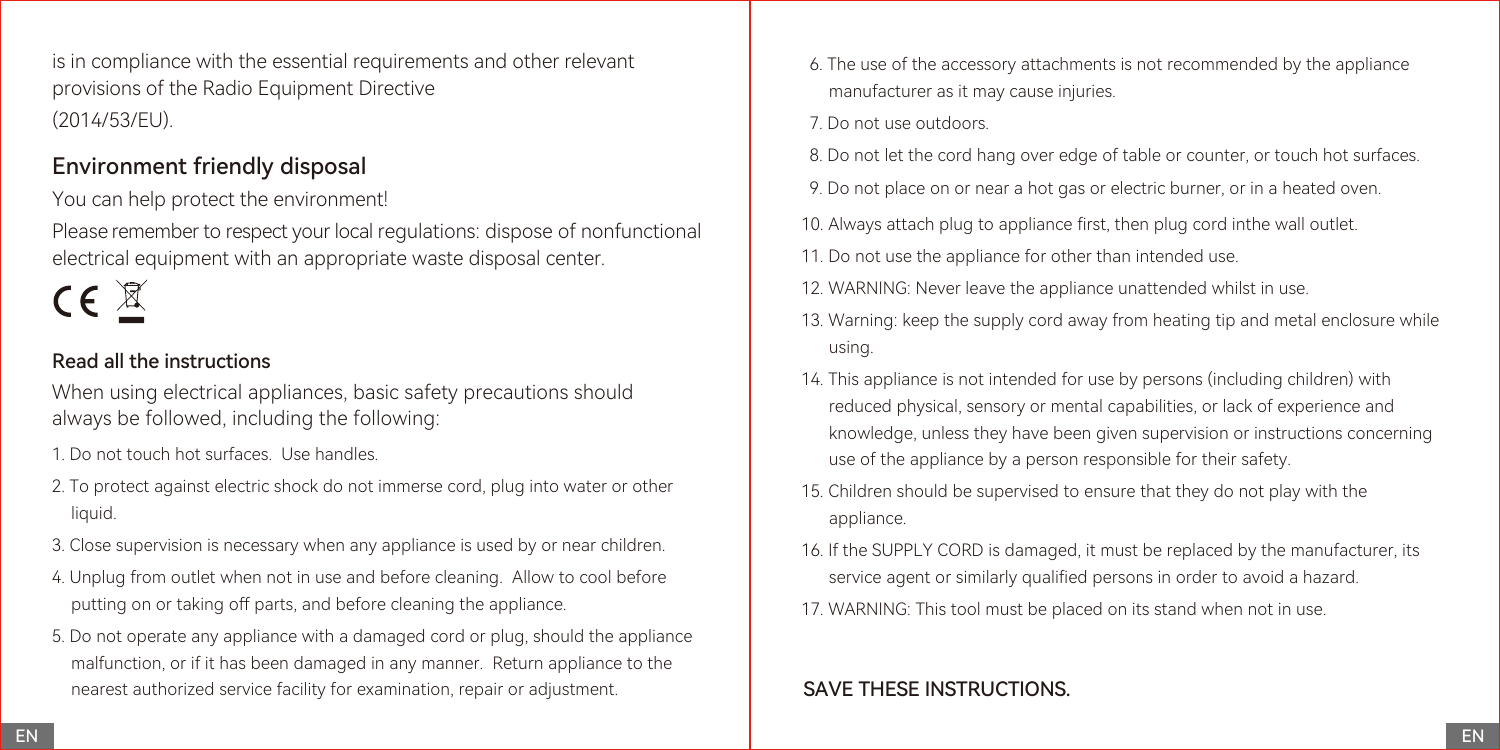







宠物摄像头 \*1

1.2m USB Type-C插头电源线 \*1

说明书 \*1 泡棉胶 \*2

2 产品概览



1 包装清单 3 安装使用说明

1. 可以将宠物摄像机摆放在写字 台、餐桌、茶几等平面,也可 以固定安装在墙体上。 撕下产品背面3M贴纸,贴在需 安装的位置并均匀按压10秒, 使其固定。

\*安装墙面需要至少能够承受摄像机 总重量的3倍以上。





开机 2.

将电源线插入摄像机后部的 Type-C电源插孔,摄像机自 动开机。

本产品不提供 电源适配器 (USB 5V 1A), 请自行配置。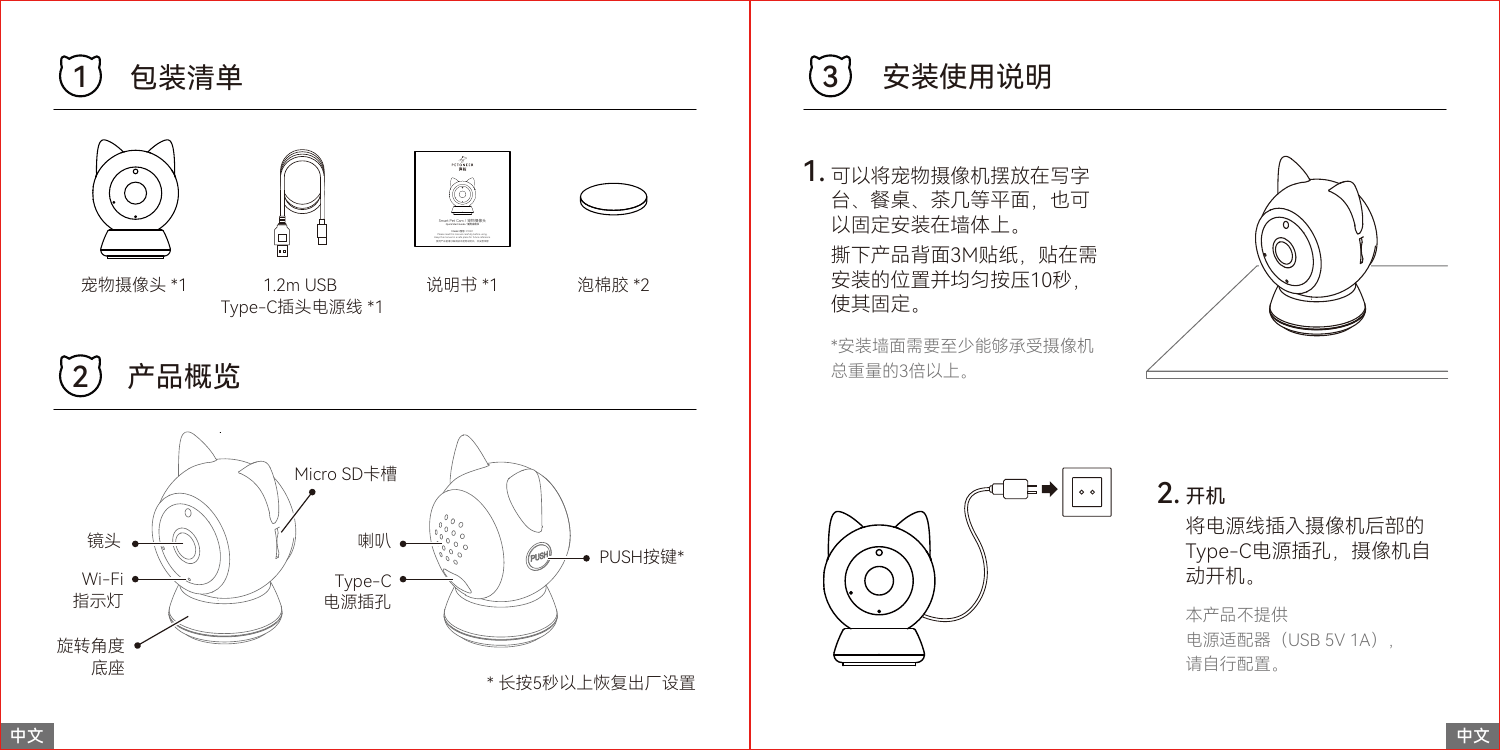3. 通电后,听到提示音,同时Wi-Fi指示灯蓝灯慢闪,进入配置模式。 下载"Petoneer app", 添加设备。



# 4 快速添加设备

1. 扫描右侧二维码,或前往 "GooglePlay""AppStore"下载 安装"Petoneer "APP,并注册 登录账号。



2. 通电后, 听到提示音,同 时Wi-Fi指示灯慢闪 讲 入配置模式。 请打开"Petoneer"APP, 点击"+"按照提示进行设 置。



## 注意:

- (1)宠物摄像头不支持5GHz路由器,请适用2.4GHz路由器
- (2)若通电开机后Wi-Fi指示灯处于不在慢闪状态,请长按PUSH按键5秒 以上恢复出厂设置,听到提示音后直至指示灯慢闪。